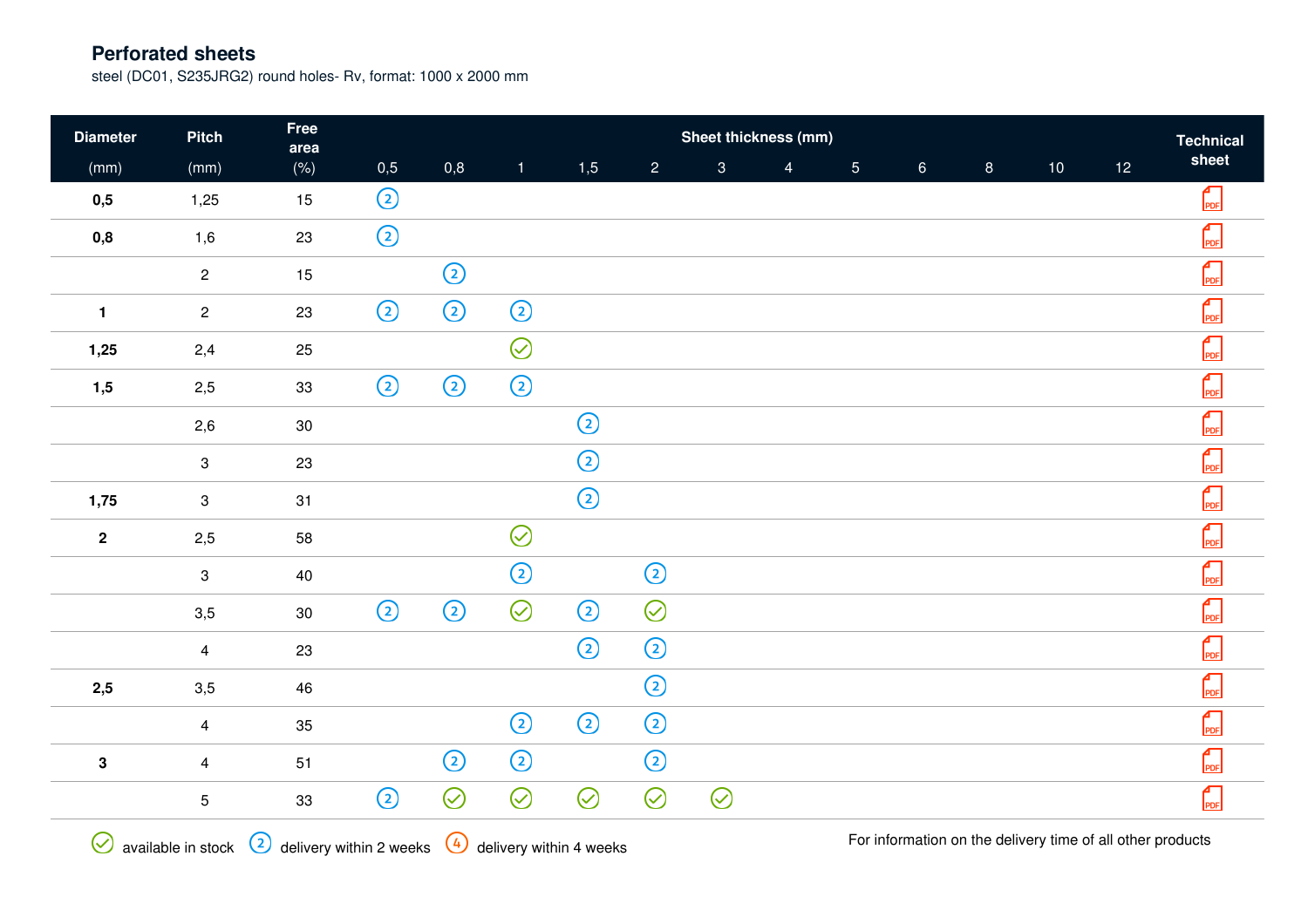| <b>Diameter</b>         | <b>Pitch</b>    | Free<br>area | Sheet thickness (mm) |         |                 |                |                |                |                |                |                |                |                 |    |                         |
|-------------------------|-----------------|--------------|----------------------|---------|-----------------|----------------|----------------|----------------|----------------|----------------|----------------|----------------|-----------------|----|-------------------------|
| (mm)                    | (mm)            | $(\% )$      | 0,5                  | 0,8     | $\mathbf{1}$    | 1,5            | $\overline{2}$ | $\overline{3}$ | $\overline{4}$ | 5 <sub>5</sub> | 6 <sup>°</sup> | 8 <sup>1</sup> | 10 <sub>1</sub> | 12 | sheet                   |
| $\mathbf{3}$            | 5,5             | 27           |                      |         |                 |                |                | $\odot$        |                |                |                |                |                 |    | $\int_{PDF}$            |
| 3,5                     | 5 <sup>5</sup>  | 44           |                      |         |                 |                | $\odot$        |                |                |                |                |                |                 |    | PDF                     |
| $\overline{\mathbf{4}}$ | $5\phantom{.0}$ | 58           |                      |         |                 | $\oslash$      |                |                |                |                |                |                |                 |    | $\Gamma$ <sub>PDF</sub> |
|                         | $6\phantom{.}$  | 40           | $\odot$              | $\odot$ | $\oslash$       | $^{\circledR}$ | $\odot$        |                |                |                |                |                |                 |    | $\Gamma$ <sub>PDF</sub> |
|                         | $\overline{7}$  | $30\,$       |                      |         |                 |                |                | $\odot$        |                |                |                |                |                 |    | $\Gamma$ <sub>PDF</sub> |
|                         | 7,7             | $24\,$       |                      |         |                 |                |                |                |                |                |                |                |                 |    | $\int_{PDF}$            |
| ${\bf 5}$               | $\overline{7}$  | 46           |                      |         | $\odot$         | $\odot$        |                |                |                |                |                |                |                 |    | $\frac{4}{PDF}$         |
|                         | 7,5             | 40           | $\odot$              |         |                 |                |                |                |                |                |                |                |                 |    | $\int_{PDF}$            |
|                         | 8               | 35           |                      | $\odot$ | $\odot$         | $\odot$        | $\odot$        | $\odot$        |                |                |                |                |                 |    | $\int_{PDF}$            |
| $\boldsymbol{6}$        | 9               | 40           |                      | $\odot$ | $\odot$         | $\odot$        | $\odot$        | $\odot$        |                |                |                |                |                 |    | $\int_{PDF}$            |
|                         | $10$            | 33           |                      |         |                 |                |                |                |                |                |                |                |                 |    | $\frac{1}{\text{PDF}}$  |
| $\overline{7}$          | 10              | 44           |                      |         | $^{\circledR}$  |                |                |                |                |                |                |                |                 |    | $\Gamma$ <sub>PDF</sub> |
| $\pmb{8}$               | 11              | 48           |                      |         | $\oslash$       | $\odot$        | $\odot$        |                |                |                |                |                |                 |    | $\frac{4}{\text{PDF}}$  |
|                         | 12              | 40           |                      | $\odot$ | $\odot$         | $\odot$        | $\odot$        | $\odot$        |                |                |                |                |                 |    | $\int_{PDF}$            |
|                         | 15              | $26\,$       |                      |         |                 |                |                |                |                |                |                |                |                 |    | $\int_{PDF}$            |
| $10$                    | 14              | 46           |                      |         | $\odot$         | $\odot$        | $\odot$        |                |                |                |                |                |                 |    | PDF                     |
|                         | 15              | 40           |                      |         | $\oslash$       | $\odot$        | $\odot$        | $\odot$        | $\odot$        |                |                |                |                 |    | $\int_{PDF}$            |
| 12                      | 16              | 51           |                      |         | $^{\copyright}$ | $\odot$        | $\odot$        | $\odot$        |                |                |                |                |                 |    | PDF                     |
|                         |                 |              |                      |         |                 |                |                |                |                |                |                |                |                 |    |                         |

 $\bigotimes$  available in stock  $\bigcircled{2}$  delivery within 2 weeks  $\bigcircled{4}$  delivery within 4 weeks

For information on the delivery time of all other products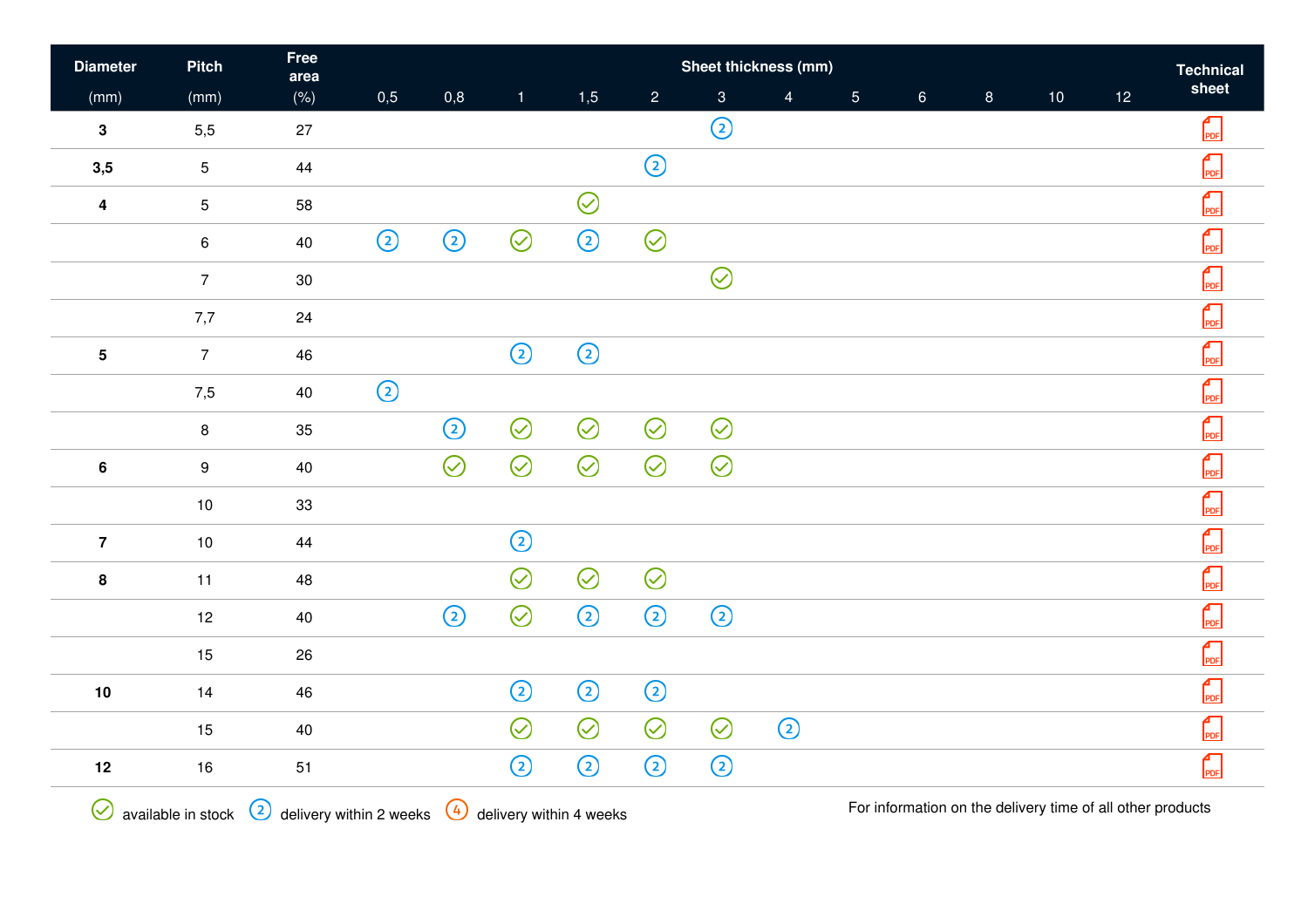| <b>Diameter</b> | <b>Pitch</b> | Free<br>area | Sheet thickness (mm)<br><b>Technical</b> |     |                   |                   |                   |                   |                   |                |                 |                |    |    |       |
|-----------------|--------------|--------------|------------------------------------------|-----|-------------------|-------------------|-------------------|-------------------|-------------------|----------------|-----------------|----------------|----|----|-------|
| (mm)            | (mm)         | $(\% )$      | 0,5                                      | 0,8 | $\mathbf{1}$      | 1,5               | $\overline{2}$    | $\mathbf{3}$      | $\overline{4}$    | 5 <sup>5</sup> | $6\phantom{.}6$ | 8 <sup>°</sup> | 10 | 12 | sheet |
|                 | 18           | 40           |                                          |     |                   |                   |                   |                   |                   |                |                 |                |    |    |       |
| 15              | 20           | 51           |                                          |     | $\left( 2\right)$ | $\rm \sim$        | $\circled{2}$     | $\circled{c}$     |                   |                |                 |                |    |    |       |
|                 | 23           | 39           |                                          |     |                   |                   |                   |                   | $\rm _{(2)}$      |                |                 |                |    |    |       |
| 20              | 28           | 46           |                                          |     | $\left( 2\right)$ | $\left( 2\right)$ | $\checkmark$      | $\left( 2\right)$ | $\left( 2\right)$ |                |                 |                |    |    |       |
| 25              | 35           | 37           |                                          |     |                   |                   | $\left( 2\right)$ |                   |                   |                |                 |                |    |    |       |
|                 |              |              |                                          |     |                   |                   |                   |                   |                   |                |                 |                |    |    |       |

 $\bigotimes$  available in stock  $\bigcircled{2}$  delivery within 2 weeks  $\bigcircled{4}$  delivery within 4 weeks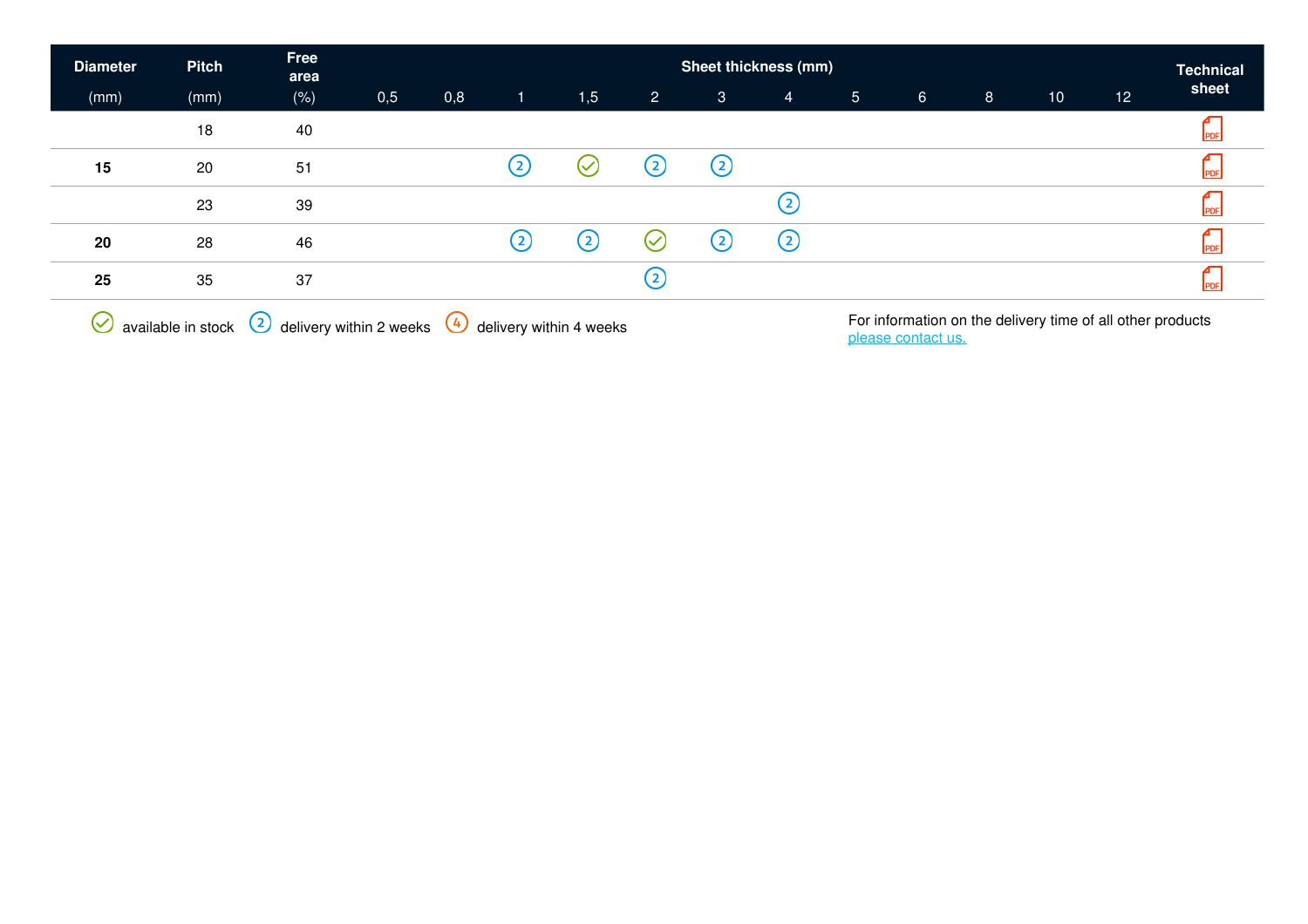format: 1250 x 2500 mm

| <b>Diameter</b>         | <b>Pitch</b>    | Free<br>area | Sheet thickness (mm) |     |                       |              |                |              |                |                 |                |                |    |    |       |
|-------------------------|-----------------|--------------|----------------------|-----|-----------------------|--------------|----------------|--------------|----------------|-----------------|----------------|----------------|----|----|-------|
| (mm)                    | (mm)            | (% )         | 0,5                  | 0,8 | $\mathbf{1}$          | 1,5          | $\overline{2}$ | $\mathbf{3}$ | $\overline{4}$ | $5\phantom{.0}$ | 6 <sup>1</sup> | 8 <sup>°</sup> | 10 | 12 | sheet |
| $\mathbf{2}$            | 3,5             | $30\,$       |                      |     | C                     |              |                |              |                |                 |                |                |    |    | PDF   |
| $\mathbf 3$             | $5\phantom{.0}$ | 33           |                      |     | ②                     | ②            | ➁              |              |                |                 |                |                |    |    | PDF   |
| 4                       | $6\phantom{.}6$ | 40           |                      |     | ②                     | ②            | ②              |              |                |                 |                |                |    |    | PDF   |
| $\overline{\mathbf{5}}$ | 8               | 35           |                      |     | ②                     | $\heartsuit$ | $\oslash$      | $\odot$      |                |                 |                |                |    |    | PDF   |
| $\boldsymbol{6}$        | 9               | 40           |                      |     | $\rm _{(2)}$          | ②            | ②              |              |                |                 |                |                |    |    | PDF   |
| 8                       | 12              | 40           |                      |     | ②                     | ②            | ➁              |              |                |                 |                |                |    |    | PDF   |
| 10                      | 15              | 40           |                      |     | $\scriptstyle\oslash$ | ②            | ②              | ➁            |                |                 |                |                |    |    | PDF   |
| 15                      | 20              | 51           |                      |     |                       | ②            | ➁              |              |                |                 |                |                |    |    | PDF   |
| 20                      | 28              | 46           |                      |     |                       | ②            | ➁              |              |                |                 |                |                |    |    | PDF   |
|                         |                 |              |                      |     |                       |              |                |              |                |                 |                |                |    |    |       |

 $\bigodot$  available in stock  $\bigodot$  delivery within 2 weeks  $\bigodot$  delivery within 4 weeks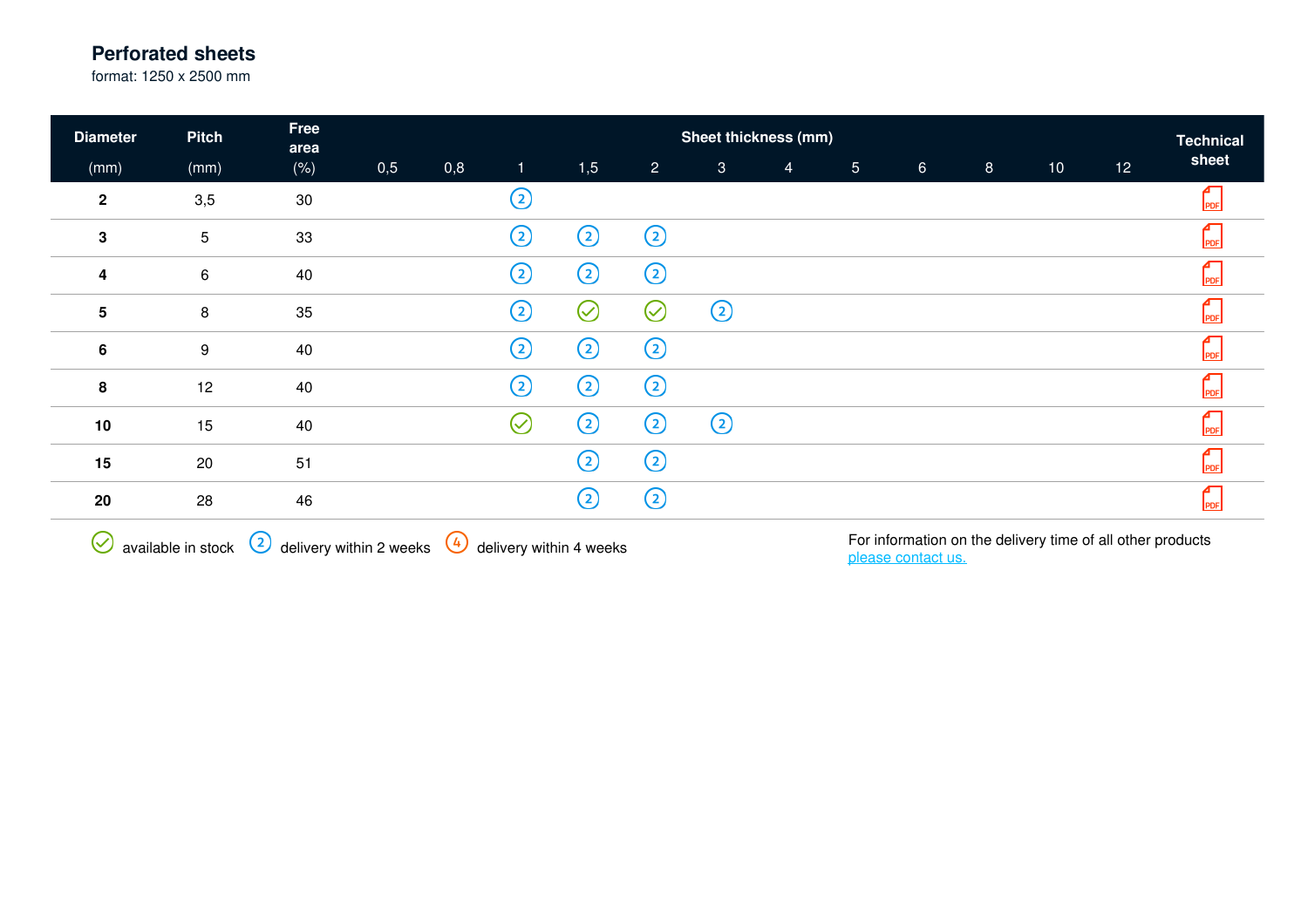format: 1500 x 3000 mm

| <b>Diameter</b> | <b>Pitch</b> | Free<br>area | <b>Sheet thickness (mm)</b><br><b>Technical</b> |          |              |                   |                |              |   |                |             |   |                                                            |    |       |
|-----------------|--------------|--------------|-------------------------------------------------|----------|--------------|-------------------|----------------|--------------|---|----------------|-------------|---|------------------------------------------------------------|----|-------|
| (mm)            | (mm)         | (% )         | 0,5                                             | 0,8      |              | 1,5               | $\overline{2}$ | $\mathbf{3}$ | 4 | 5 <sup>5</sup> | $6^{\circ}$ | 8 | 10                                                         | 12 | sheet |
| 4               | 6            | 40           |                                                 |          |              | $\left( 2\right)$ |                |              |   |                |             |   |                                                            |    |       |
| 5               | 8            | 35           |                                                 |          | $\mathbf{2}$ | $\mathbf{2}$      | (2)            |              |   |                |             |   |                                                            |    |       |
| 6               | 9            | 40           |                                                 |          |              |                   | (2)            |              |   |                |             |   |                                                            |    |       |
| 7 N             |              | $\sim$       |                                                 | $\alpha$ |              |                   |                |              |   |                |             |   | For information on the delivery time of all other products |    |       |

 $\bigotimes$  available in stock  $\bigotimes$  delivery within 2 weeks  $\bigotimes$  delivery within 4 weeks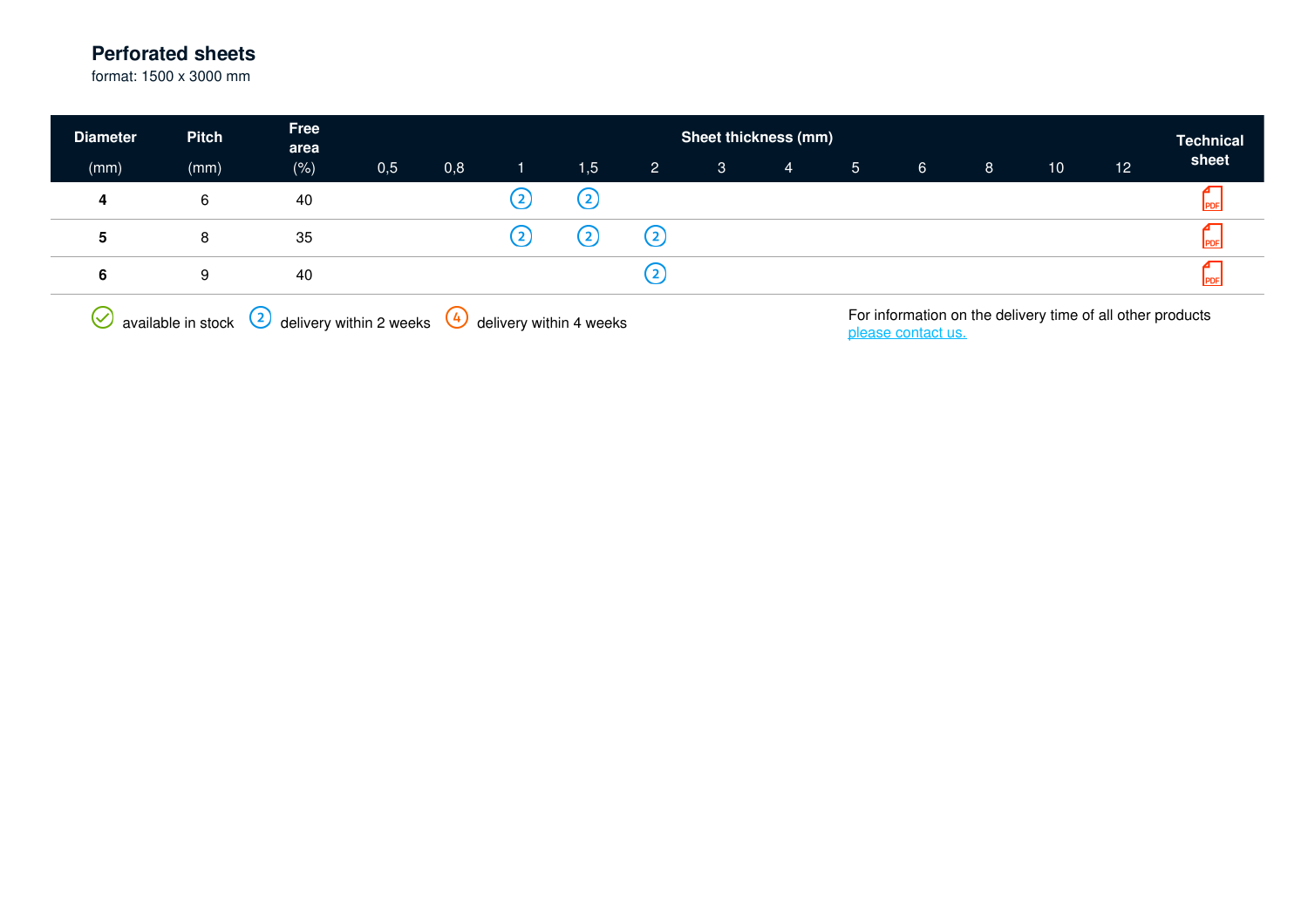galvanized steel (cut into galvanized sheet metal) round holes- Rv, format: 1000 x 2000 mm

| <b>Diameter</b> | <b>Pitch</b>    | Free<br>area                                        | Sheet thickness (mm)<br><b>Technical</b> |           |               |                                 |                |              |                |                |                                                            |          |                 |    |       |
|-----------------|-----------------|-----------------------------------------------------|------------------------------------------|-----------|---------------|---------------------------------|----------------|--------------|----------------|----------------|------------------------------------------------------------|----------|-----------------|----|-------|
| (mm)            | (mm)            | $(\% )$                                             | 0,5                                      | 0,75      | 1             | 1,5                             | $\overline{2}$ | $\mathbf{3}$ | $\overline{4}$ | 5 <sub>1</sub> | 6 <sup>1</sup>                                             | $\bf{8}$ | 10 <sub>1</sub> | 12 | sheet |
| $\mathbf{2}$    | 3,5             | 30                                                  |                                          |           | ②             |                                 |                |              |                |                |                                                            |          |                 |    | PDF   |
| 3               | $5\phantom{.0}$ | 33                                                  |                                          | ➁         | $\odot$       | $\odot$                         | $\odot$        |              |                |                |                                                            |          |                 |    | PDF   |
| 4               | 6               | 40                                                  |                                          | ➁         |               | $^{\circledR}$                  | $^{\circledR}$ |              |                |                |                                                            |          |                 |    | PDF   |
| 5               | 8               | 35                                                  |                                          | ②         | $\oslash$     | $^\copyright$                   | ➁              |              |                |                |                                                            |          |                 |    | PDF   |
| $6\phantom{1}$  | 9               | 40                                                  |                                          |           |               | $\odot$                         | $\odot$        |              |                |                |                                                            |          |                 |    | PDF   |
| $\overline{7}$  | 10              | 44                                                  |                                          |           | $\oslash$     |                                 |                |              |                |                |                                                            |          |                 |    | PDF   |
| 8               | $10$            | 58                                                  |                                          | $\oslash$ |               |                                 |                |              |                |                |                                                            |          |                 |    | PDF   |
| 8               | 12              | 40                                                  |                                          |           | ②             | ➁                               | $\odot$        |              |                |                |                                                            |          |                 |    | PDF   |
| $10$            | 13              | 54                                                  |                                          |           | ⊘             |                                 |                |              |                |                |                                                            |          |                 |    | PDF   |
| 10              | 14              | 46                                                  |                                          | $\oslash$ |               |                                 |                |              |                |                |                                                            |          |                 |    | PDF   |
| 10              | 15              | 40                                                  |                                          |           | $^\copyright$ | $\odot$                         | $^{\circledR}$ |              |                |                |                                                            |          |                 |    | PDF   |
|                 |                 | $\Omega$ with the same $\Omega$ define with a small |                                          |           |               | $\Omega$ defined within America |                |              |                |                | For information on the delivery time of all other products |          |                 |    |       |

 $\vee$  available in stock  $\vee$  delivery within 2 weeks  $\vee$  delivery within 4 weeks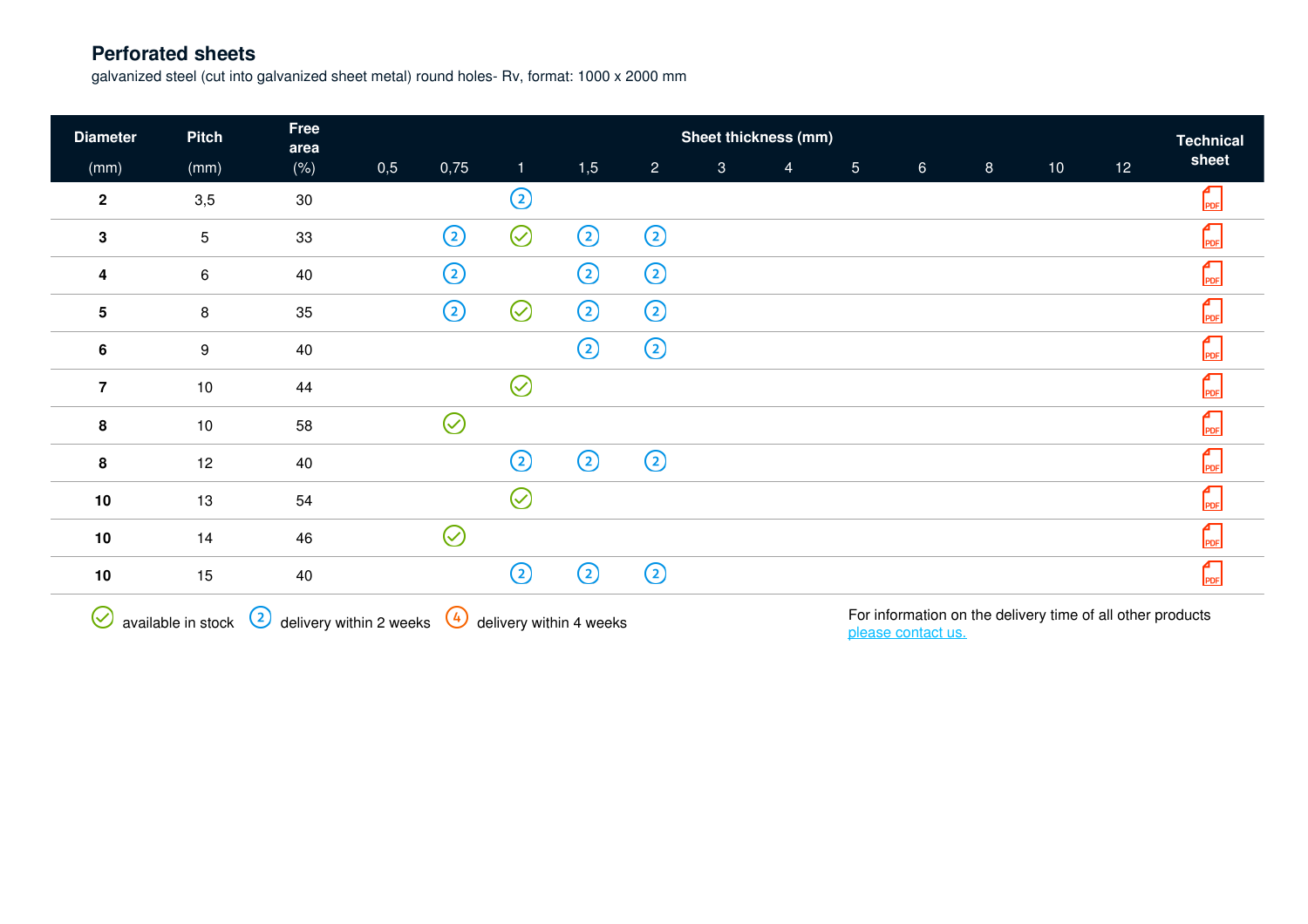stainless steel (AISI304) round holes- Rv, format: 1000 x 2000 mm

| <b>Diameter</b>         | <b>Pitch</b>   | Free<br>area |                | Sheet thickness (mm)<br><b>Technical</b> |              |         |                |                |                |                |                |                |                 |                 |                                                 |
|-------------------------|----------------|--------------|----------------|------------------------------------------|--------------|---------|----------------|----------------|----------------|----------------|----------------|----------------|-----------------|-----------------|-------------------------------------------------|
| (mm)                    | (mm)           | $(\% )$      | 0,5            | 0,8                                      | $\mathbf{1}$ | 1,5     | $\overline{2}$ | $\overline{3}$ | $\overline{4}$ | 5 <sub>5</sub> | 6 <sup>1</sup> | 8 <sup>°</sup> | 10 <sup>°</sup> | 12 <sup>°</sup> | sheet                                           |
| 0,5                     | 1,5            | $10$         | $^{\circledR}$ |                                          |              |         |                |                |                |                |                |                |                 |                 | $\begin{bmatrix} 1 \\ \text{PDF} \end{bmatrix}$ |
| 0,6                     | 1,5            | 15           | $\odot$        |                                          |              |         |                |                |                |                |                |                |                 |                 | $\begin{bmatrix} 1 \\ \text{PDF} \end{bmatrix}$ |
| 0,8                     | 1,5            | 23           | $\odot$        |                                          |              |         |                |                |                |                |                |                |                 |                 | $\begin{bmatrix} 1 \\ \text{PDF} \end{bmatrix}$ |
| $\mathbf{1}$            | $\overline{2}$ | 23           | $\odot$        | $\odot$                                  |              |         |                |                |                |                |                |                |                 |                 | $\frac{4}{PDF}$                                 |
|                         | 2,2            | 19           |                |                                          | $\odot$      |         |                |                |                |                |                |                |                 |                 | $\int_{PDF}$                                    |
| 1,5                     | 2,5            | 33           | $\odot$        |                                          | $\odot$      |         |                |                |                |                |                |                |                 |                 | $\int_{PDF}$                                    |
|                         | $\mathbf{3}$   | 23           |                | $\odot$                                  | $\odot$      |         |                |                |                |                |                |                |                 |                 | $\Gamma$ <sub>PDF</sub>                         |
|                         | $3,5$          | 17           |                |                                          |              | $\odot$ |                |                |                |                |                |                |                 |                 | $\int_{PDF}$                                    |
| $\boldsymbol{2}$        | 3,2            | $35\,$       | $\odot$        |                                          |              |         |                |                |                |                |                |                |                 |                 | $\Gamma$ <sub>PDF</sub>                         |
|                         | 3,5            | $30\,$       |                | $\odot$                                  | $\odot$      | $\odot$ |                |                |                |                |                |                |                 |                 | $\int_{PDF}$                                    |
|                         | 4,5            | 23           |                |                                          |              |         |                |                |                |                |                |                |                 |                 | $\Gamma$ <sub>PDF</sub>                         |
| 2,5                     | $\overline{4}$ | 35           |                |                                          | $\odot$      | $\odot$ |                |                |                |                |                |                |                 |                 | $\frac{4}{PDF}$                                 |
| $\mathbf 3$             | 5 <sup>5</sup> | 33           |                |                                          | $\oslash$    | $\odot$ | $\odot$        |                |                |                |                |                |                 |                 | $\Gamma$ <sub>PDF</sub>                         |
|                         | 5,5            | 27           |                |                                          |              |         | $\odot$        |                |                |                |                |                |                 |                 | $\Gamma$ <sub>PDF</sub>                         |
| $\overline{\mathbf{4}}$ | $\,6\,$        | 40           | $\odot$        | $\odot$                                  | $\odot$      | $\odot$ |                |                |                |                |                |                |                 |                 | $\Gamma$ <sub>PDF</sub>                         |
|                         | $\overline{7}$ | $30\,$       |                |                                          |              |         | $\odot$        |                |                |                |                |                |                 |                 | $\begin{bmatrix} 1 \\ \text{PDF} \end{bmatrix}$ |
|                         | 7,7            | 24           |                |                                          |              |         |                |                |                |                |                |                |                 |                 | $\Gamma$ <sub>PDF</sub>                         |
|                         |                |              |                |                                          |              |         |                |                |                |                |                |                |                 |                 |                                                 |

For information on the delivery time of all other products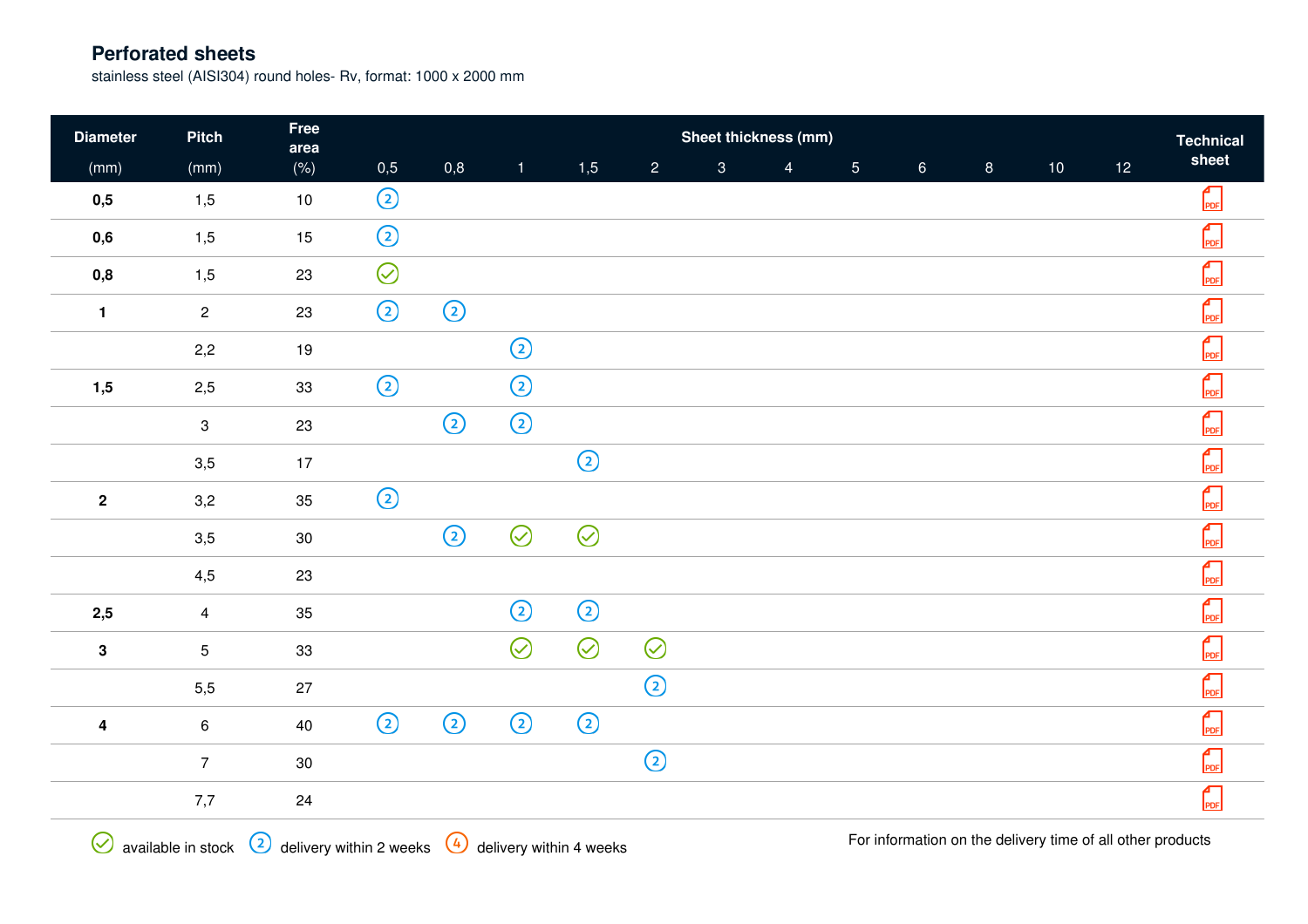| <b>Diameter</b>         | <b>Pitch</b> | Free<br>area | Sheet thickness (mm)<br><b>Technical</b> |        |                |                              |                 |              |                |                |                |                |      |    |                             |
|-------------------------|--------------|--------------|------------------------------------------|--------|----------------|------------------------------|-----------------|--------------|----------------|----------------|----------------|----------------|------|----|-----------------------------|
| (mm)                    | (mm)         | $(\% )$      | 0,5                                      | 0,8    | $\mathbf{1}$   | 1,5                          | $\overline{2}$  | $\mathbf{3}$ | $\overline{4}$ | 5 <sub>5</sub> | 6 <sup>°</sup> | 8 <sup>°</sup> | $10$ | 12 | sheet                       |
| $\overline{\mathbf{5}}$ | 8            | 35           |                                          | ②      | ∝              | $\left(\!\rightthreetimes\!$ | $\oslash$       |              |                |                |                |                |      |    |                             |
| $6\phantom{1}$          | 9            | 40           |                                          | ②      | ②              | $\rm _{(2)}$                 | $^{\copyright}$ |              |                |                |                |                |      |    | PDF                         |
|                         | 10           | 33           |                                          |        |                |                              |                 |              |                |                |                |                |      |    | PDF                         |
| 8                       | 12           | 40           |                                          |        | $(\checkmark)$ | $\rm _{(2)}$                 | $\odot$         |              |                |                |                |                |      |    | PDF                         |
| 10                      | 15           | 40           |                                          |        | $\heartsuit$   | $\circled{c}$                | ②               | ②            |                |                |                |                |      |    | PDF                         |
| 12                      | 16           | 51           |                                          |        |                | ➁                            |                 |              |                |                |                |                |      |    | PDF                         |
| 15                      | 20           | 51           |                                          |        |                |                              |                 |              |                |                |                |                |      |    | PDF                         |
| $\sim$                  |              | $\sim$       |                                          | $\sim$ |                |                              |                 |              |                |                |                |                |      |    | $\sim$ $\sim$ $\sim$ $\sim$ |

 $\bigotimes$  available in stock  $\bigcirc$  delivery within 2 weeks  $\bigcirc$  delivery within 4 weeks